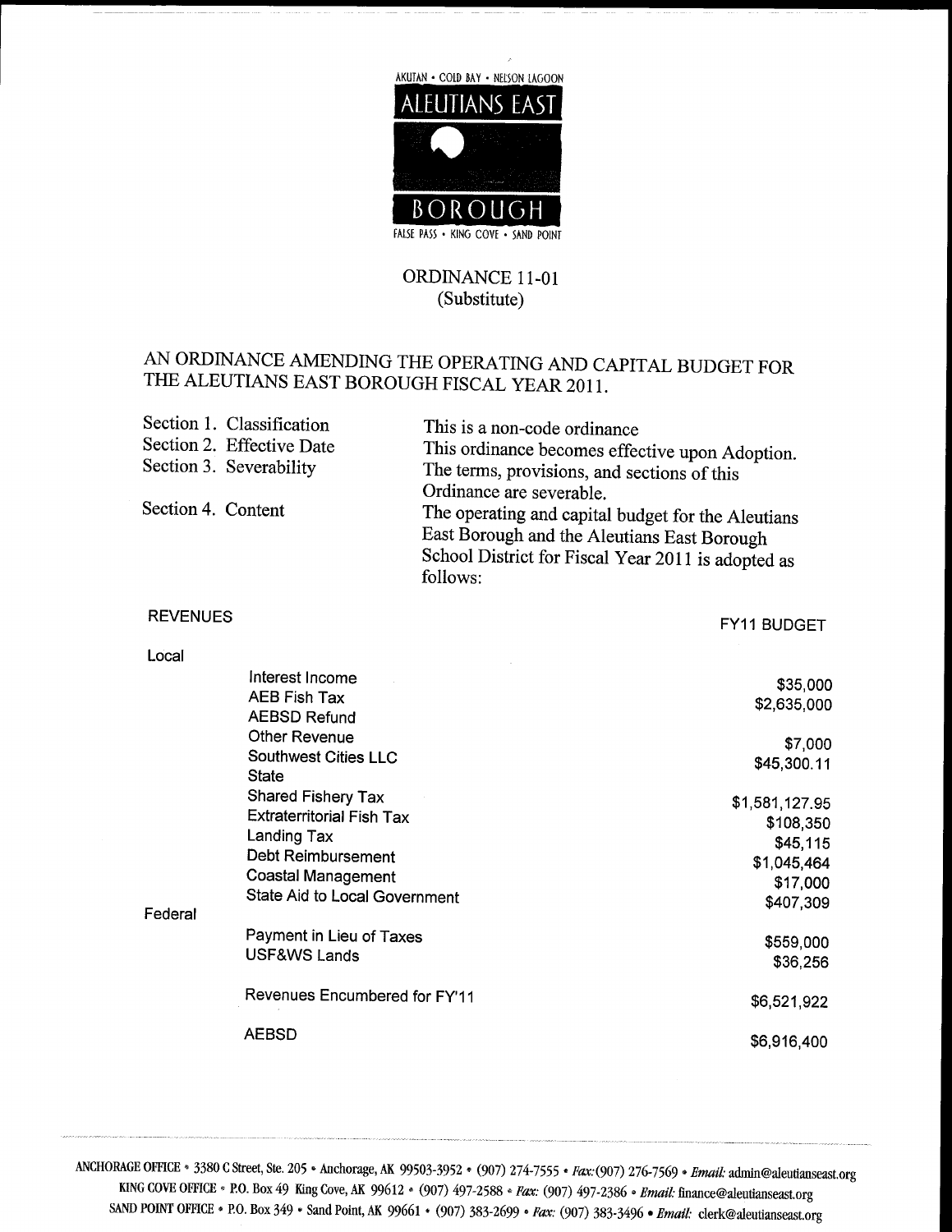## OPERATING FUND EXPENDITURES

| Mayor                                      |                         | \$243,486              |
|--------------------------------------------|-------------------------|------------------------|
| Assembly                                   |                         | \$135,702              |
| Administration                             |                         | \$450,743              |
| Clerk/Planning                             |                         | \$194,878              |
| Finance                                    |                         | \$217,513              |
| <b>Natural Resources</b>                   |                         | \$297,056              |
| <b>Communications Director</b>             |                         | \$166,476              |
| Development Director                       |                         | \$124,379              |
| <b>Public Works</b>                        |                         | \$121,523              |
| <b>Educational Support</b><br><b>KCAP</b>  |                         | \$1,413,000            |
| Other Gen.Fund                             |                         | \$23,800               |
|                                            | Equipment               |                        |
|                                            | Rental/Lease            | \$8,200<br>\$1,900     |
|                                            | <b>Utilities</b>        | \$11,410               |
|                                            | Aleutia Crab            | \$58,522               |
|                                            | Legal                   | \$75,000               |
|                                            | Insurance               | \$180,000              |
|                                            | <b>Bank Fees</b>        | \$1,000                |
|                                            | <b>EATS</b>             | \$150,000              |
|                                            | Misc.                   | \$1,000                |
|                                            | <b>Youth Service</b>    | \$23,500               |
|                                            | <b>NLG Rev. Sharing</b> | 32,000                 |
|                                            | <b>Web Service</b>      | \$10,500               |
|                                            | <b>Total Other</b>      | \$553,032              |
| <b>Total General Fund</b>                  |                         | \$3,941,588            |
| <b>Capital Projects</b>                    |                         | \$150,000              |
| <b>Bond Projects</b>                       |                         | \$0                    |
|                                            |                         | \$2,159,005            |
| <b>Debt Services</b>                       |                         |                        |
| <b>Maintenance Reserve</b>                 |                         | \$100,000              |
| <b>Total Expenditure</b>                   |                         | \$6,350,593            |
| <b>AEB Surplus</b>                         |                         | \$295,834              |
| <b>AEBSD Expenditures</b>                  |                         | \$6,916,400            |
| Fund 20, Grants, Revenues                  |                         |                        |
| Fund 20, Grants, Expenditures              |                         | \$500,000<br>\$500,000 |
| Fund 22, Hovercraft, Revenues              |                         |                        |
| Fund 22, Hovercraft, Expenditures          |                         | \$201,000<br>\$835,308 |
|                                            |                         |                        |
| Fund 22, Terminal Operations, Revenues     |                         | \$139,620              |
| Fund 22, Terminal Operations, Expenditures |                         | \$1,104,109            |
|                                            |                         |                        |
|                                            |                         |                        |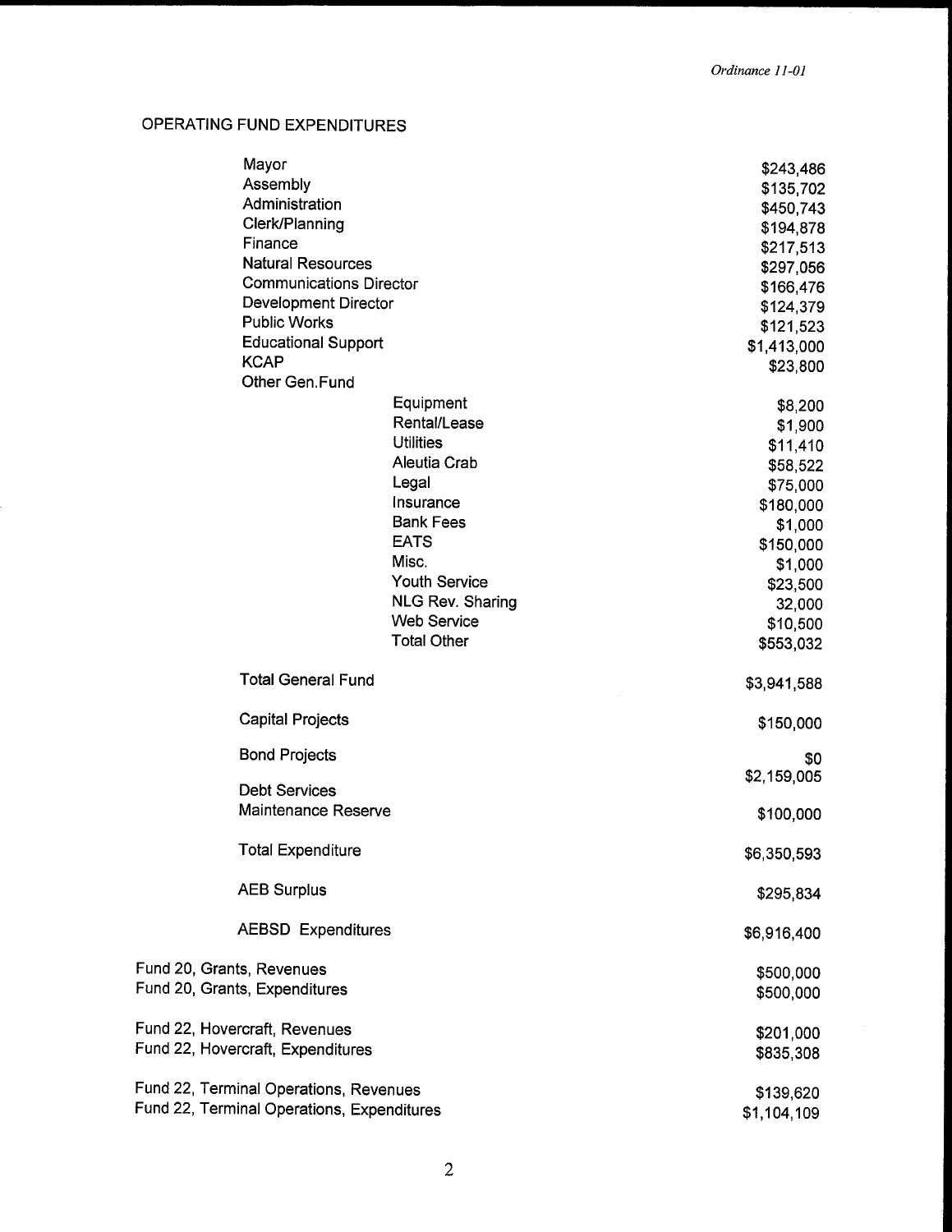|                                            | Ordinance 11-01 |
|--------------------------------------------|-----------------|
| Fund 24, Bond Project, Revenues            | \$5,000,000     |
| Fund 24, Bond Project, Expenditures        | \$5,000,000     |
| Fund 30, Bond Payments, Revenues           | \$1,597,433     |
| Fund 30, Bond Payments, Expenditures       | \$1,597,433     |
| Fund 40, Permanent Fund, Revenues          | \$350,000       |
| Fund 40, Permanent Fund, Expenditures      | \$35,000        |
| Fund 41, Maintenance Reserve, Revenues     | \$100,000       |
| Fund 41, Maintenance Reserve, Expenditures | \$100,000       |

Passed and adopted by the Aleutians East Borough Assembly this  $\frac{17}{4}$  day of February, 2011.

Stanley Nach

ATTEST: Clerk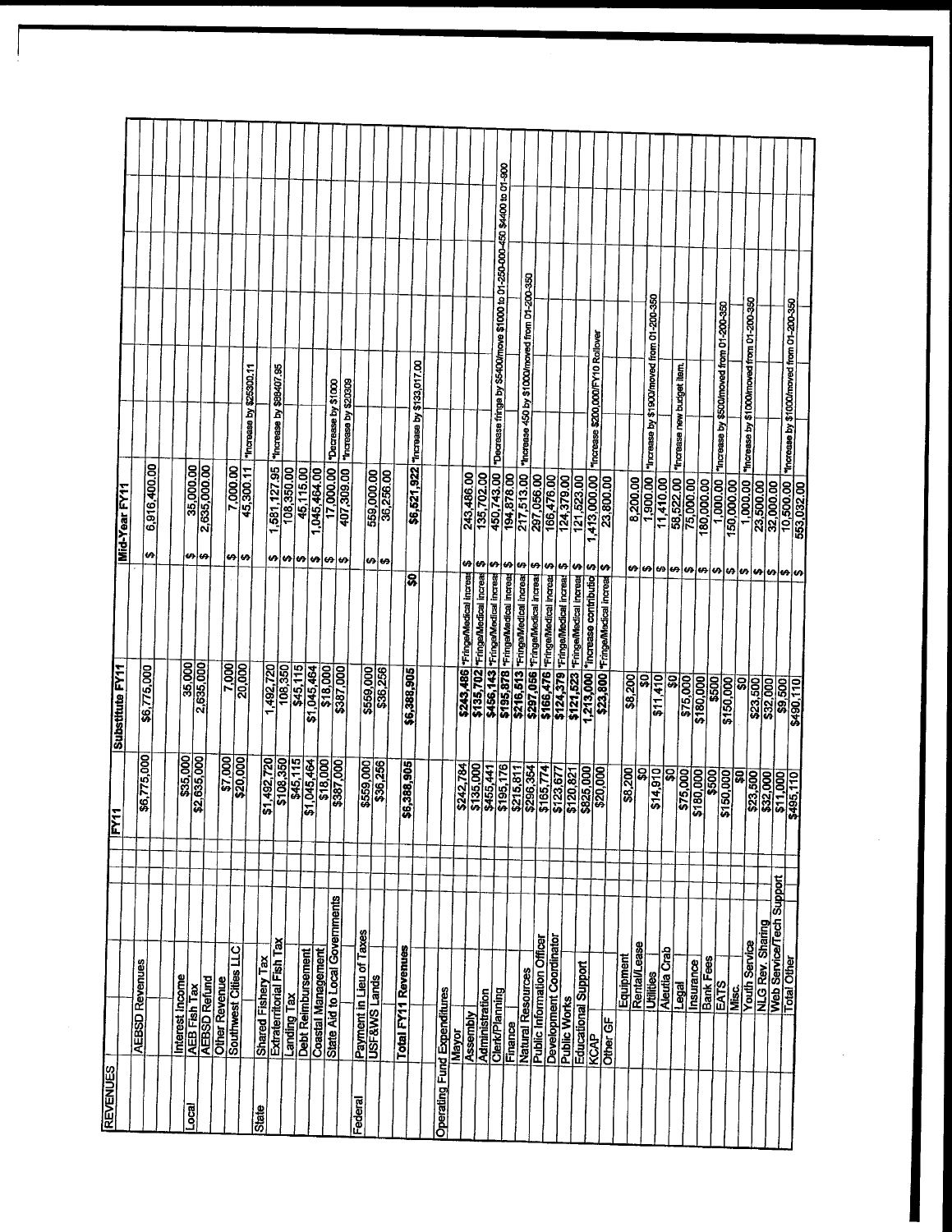| ន្ល<br>\$150,000<br>\$2,159,005<br>\$100,000<br>\$295,834<br>\$6,775,000<br>\$6,093,071<br>\$500,000<br>\$201,000<br>\$826,308<br>\$139,620<br>\$185,409<br>\$5,000,000<br>\$1,597,433<br>\$350,000<br>\$150,000<br>ន្ត្<br>\$2,159,005<br>\$5,699,953<br>\$688,952<br>\$6,775,000<br>\$500,000<br>\$7,068,606<br>\$139,620<br>\$184,707<br>\$5,000,000<br>1,597,433<br>\$1,597,433<br>\$350,000<br>\$35,000 |             |
|--------------------------------------------------------------------------------------------------------------------------------------------------------------------------------------------------------------------------------------------------------------------------------------------------------------------------------------------------------------------------------------------------------------|-------------|
|                                                                                                                                                                                                                                                                                                                                                                                                              | \$3,684.066 |
|                                                                                                                                                                                                                                                                                                                                                                                                              | \$3,290,948 |

 $\mathcal{L}(\mathcal{A})$  and  $\mathcal{L}(\mathcal{A})$ 

 $\label{eq:2.1} \frac{1}{\sqrt{2}}\int_{\mathbb{R}^3}\frac{1}{\sqrt{2}}\left(\frac{1}{\sqrt{2}}\right)^2\frac{1}{\sqrt{2}}\left(\frac{1}{\sqrt{2}}\right)^2\frac{1}{\sqrt{2}}\left(\frac{1}{\sqrt{2}}\right)^2\frac{1}{\sqrt{2}}\left(\frac{1}{\sqrt{2}}\right)^2.$ 

 $\mathcal{L}(\mathcal{L}^{\mathcal{L}})$  and  $\mathcal{L}^{\mathcal{L}}$  and  $\mathcal{L}^{\mathcal{L}}$ 

 $\label{eq:2.1} \frac{1}{\sqrt{2}}\int_{\mathbb{R}^3}\frac{1}{\sqrt{2}}\left(\frac{1}{\sqrt{2}}\right)^2\frac{1}{\sqrt{2}}\left(\frac{1}{\sqrt{2}}\right)^2\frac{1}{\sqrt{2}}\left(\frac{1}{\sqrt{2}}\right)^2\frac{1}{\sqrt{2}}\left(\frac{1}{\sqrt{2}}\right)^2.$ 

 $\label{eq:2.1} \frac{1}{\sqrt{2}}\left(\frac{1}{\sqrt{2}}\right)^{2} \left(\frac{1}{\sqrt{2}}\right)^{2} \left(\frac{1}{\sqrt{2}}\right)^{2} \left(\frac{1}{\sqrt{2}}\right)^{2} \left(\frac{1}{\sqrt{2}}\right)^{2} \left(\frac{1}{\sqrt{2}}\right)^{2} \left(\frac{1}{\sqrt{2}}\right)^{2} \left(\frac{1}{\sqrt{2}}\right)^{2} \left(\frac{1}{\sqrt{2}}\right)^{2} \left(\frac{1}{\sqrt{2}}\right)^{2} \left(\frac{1}{\sqrt{2}}\right)^{2} \left(\$ 

 $\mathcal{L}^{\text{max}}_{\text{max}}$  and  $\mathcal{L}^{\text{max}}_{\text{max}}$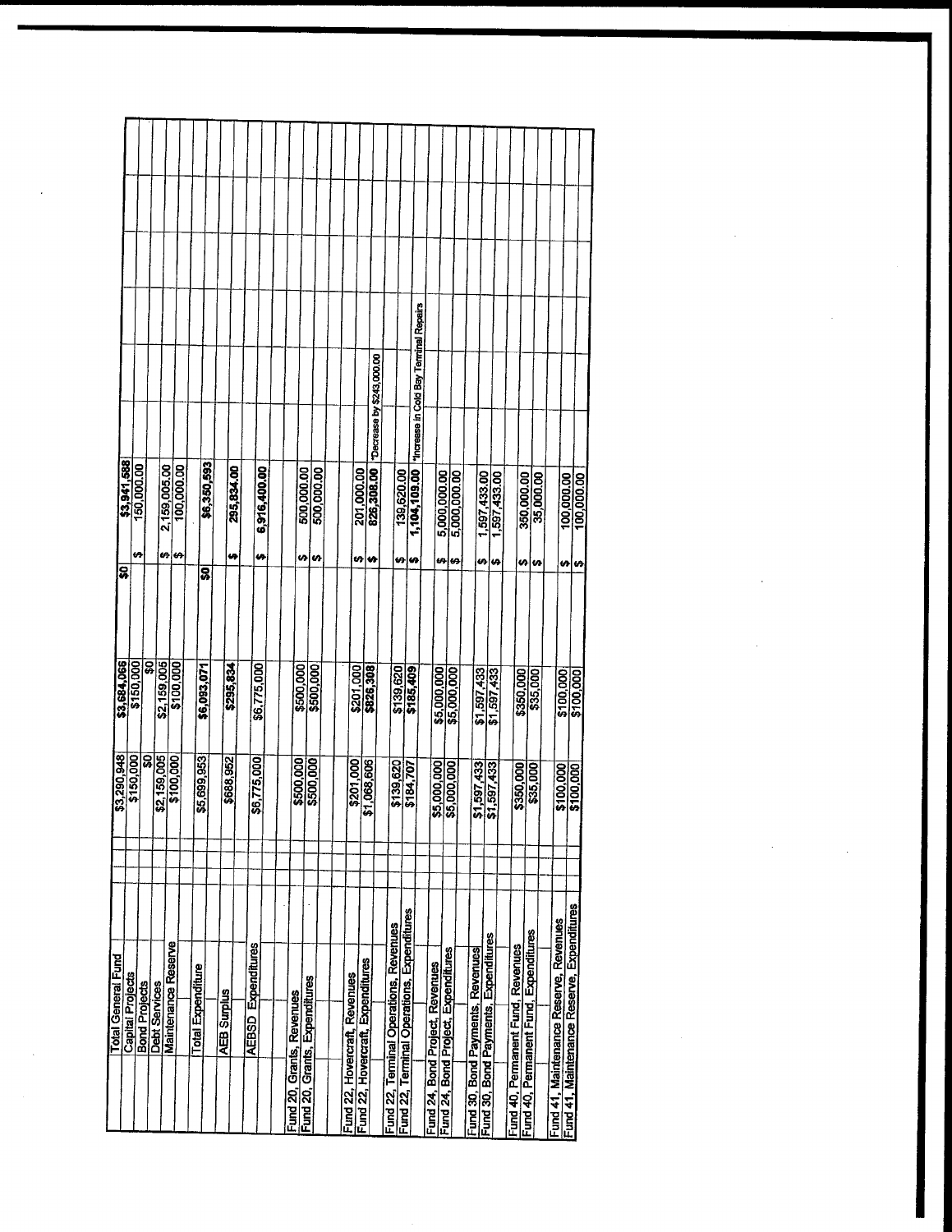| Mayor's Office        |                                                                                   | FY1                   |                       | Substitute FY11                           |                         |                                     |                                              |       |                                                                             |
|-----------------------|-----------------------------------------------------------------------------------|-----------------------|-----------------------|-------------------------------------------|-------------------------|-------------------------------------|----------------------------------------------|-------|-----------------------------------------------------------------------------|
|                       |                                                                                   |                       | \$67,204              |                                           | Mid-Year FY11           | Ě                                   |                                              |       |                                                                             |
|                       |                                                                                   |                       |                       | \$67,204                                  |                         | \$67,204 Medical                    | 918.71<br>t,                                 | month |                                                                             |
|                       | <b>Salay</b><br>Elimen                                                            |                       | \$24,580              | \$25,282                                  |                         | \$25,282 PERS                       | 22%                                          |       |                                                                             |
|                       | Phone<br>Supplies<br>Lobbying, federal<br>Lobbying, state<br>Lotal Mayor's Office |                       |                       | \$36,000                                  |                         | \$36,000 ESC                        | 1.05%                                        |       |                                                                             |
|                       |                                                                                   |                       | \$2,400               | 32,400<br>\$1,000                         |                         |                                     | 1.45%                                        |       |                                                                             |
|                       |                                                                                   |                       | \$1,000               |                                           |                         | \$2,400 Medicare<br>\$1,000 PERS/DC | 6.73%                                        |       |                                                                             |
|                       |                                                                                   |                       | \$75,600              | \$75,600                                  |                         | \$36,000<br>\$75,600 SS             | 717                                          |       |                                                                             |
|                       |                                                                                   |                       |                       | \$36,000                                  |                         |                                     | 6.20%                                        |       |                                                                             |
|                       |                                                                                   |                       | \$242,784             | \$243,486                                 | \$243,486               |                                     |                                              |       |                                                                             |
| Assembly              |                                                                                   |                       |                       |                                           |                         |                                     |                                              |       |                                                                             |
|                       | Fee<br>Meeting                                                                    | ₩                     | 25,000.00             | ₩                                         |                         |                                     |                                              |       |                                                                             |
|                       | Fringe<br>Travel                                                                  |                       | 55,000.00             | 25,000.00<br>55,702.00<br>40,000.00<br>u, | 25,000.00<br>Ø          |                                     |                                              |       |                                                                             |
|                       |                                                                                   |                       | 40,000.00             | H                                         | 55,702.00<br>Ø)         |                                     |                                              |       |                                                                             |
|                       | Phone                                                                             |                       | 4,500.00              | 4,500.00                                  | 40,000.00<br>W<br>∣⇔    |                                     |                                              |       |                                                                             |
|                       |                                                                                   | <b>ဗာ</b> ဗာ ဗာ ဗာ ဗာ | 500,00                | 500.00                                    | 4,500.00<br>500.00<br>₩ |                                     |                                              |       |                                                                             |
|                       | Supplies<br>Retreat<br>Total Assembly                                             |                       | 10,000.00             | ဖာတဖေ                                     | 10,000.00<br>H          |                                     |                                              |       |                                                                             |
|                       |                                                                                   |                       | \$135,000             | 10,000.00                                 | \$135,702               |                                     |                                              |       |                                                                             |
| <b>Administration</b> |                                                                                   |                       |                       |                                           |                         |                                     |                                              |       |                                                                             |
|                       | Salary                                                                            |                       |                       |                                           |                         |                                     |                                              |       |                                                                             |
|                       | Fringe                                                                            |                       | \$268,681             | \$268,681                                 |                         |                                     | \$253,681   *Decrease by \$15000/move to 380 |       |                                                                             |
|                       | <b>Rabor</b>                                                                      |                       | \$92,160              | \$92,862                                  |                         |                                     |                                              |       | \$87,462 + Decrease by \$54000 move to 01-250-450 \$1000, \$4400 to 01-800. |
|                       | per diem<br>Contract<br>Travel &                                                  |                       | \$10,000              | \$10,000                                  |                         |                                     |                                              |       |                                                                             |
|                       |                                                                                   |                       |                       | \$15,000                                  | \$25,000                |                                     |                                              |       |                                                                             |
|                       | <b>Phone</b><br>Postage<br>Supplies                                               |                       | $\frac{1}{22,500}$    | 38,500                                    | <b>18,000</b>           |                                     |                                              |       |                                                                             |
|                       |                                                                                   |                       |                       |                                           |                         |                                     |                                              |       |                                                                             |
|                       |                                                                                   |                       | \$18,120<br>\$36,980  | \$18,120                                  | $\frac{1}{2}$ \$18,120  |                                     |                                              |       |                                                                             |
|                       | Rent<br>Dues & fees                                                               |                       | \$1,500               |                                           |                         |                                     |                                              |       |                                                                             |
|                       |                                                                                   |                       | \$4,500               | 51,500                                    | \$1,500                 |                                     |                                              |       |                                                                             |
|                       | Equipment<br>Total Administration                                                 |                       | \$455,441             | \$4,500<br>\$456,143                      | \$4,500                 |                                     |                                              |       |                                                                             |
|                       |                                                                                   |                       |                       |                                           | \$450,743               |                                     |                                              |       |                                                                             |
| Clerk/Planning        |                                                                                   |                       |                       |                                           |                         |                                     |                                              |       |                                                                             |
|                       | Salary                                                                            |                       | \$79,220              | \$79.220                                  |                         |                                     |                                              |       |                                                                             |
|                       | Fringe                                                                            |                       | \$26,156              | \$26,858                                  | \$79,220                |                                     |                                              |       |                                                                             |
|                       | labor<br><b>Contract</b>                                                          |                       | န္တ                   | \$O,                                      | g                       |                                     |                                              |       |                                                                             |
|                       | per diem<br>Travel & J<br>Phone                                                   |                       | \$12,500              | \$12,500                                  | \$12,500                |                                     |                                              |       |                                                                             |
|                       | Postage                                                                           |                       | \$7,500               | \$7,500                                   | \$7,500                 |                                     |                                              |       |                                                                             |
|                       |                                                                                   |                       | \$500                 | \$500                                     | \$500                   |                                     |                                              |       |                                                                             |
|                       |                                                                                   |                       | \$9,000               | \$9,000                                   | \$9,000                 |                                     |                                              |       |                                                                             |
|                       | Supplies<br>Utilities<br>Dues & fees                                              |                       |                       | \$12,000                                  | \$12,000                |                                     |                                              |       |                                                                             |
|                       | Elections                                                                         |                       | \$12,000              | \$5,000                                   | \$5,000                 |                                     |                                              |       |                                                                             |
|                       | Planning Com.                                                                     |                       |                       |                                           | \$8,300                 |                                     |                                              |       |                                                                             |
|                       |                                                                                   |                       | \$7,000<br>\$10,000   | \$7,000                                   | \$7,000                 |                                     |                                              |       |                                                                             |
|                       |                                                                                   |                       |                       | \$10,000                                  | \$10,000                |                                     |                                              |       |                                                                             |
|                       | Oil & Gas Study<br>Coastal Mgt<br>Total Clerk/Planning                            |                       | \$18,000<br>\$195,176 | \$18,000<br>\$195,878                     | \$17,000                |                                     |                                              |       |                                                                             |
|                       |                                                                                   |                       |                       |                                           | \$194,878               |                                     |                                              |       |                                                                             |
| Finance               |                                                                                   |                       |                       |                                           |                         |                                     |                                              |       |                                                                             |
|                       | Salary                                                                            |                       | 5102,811              | \$102,811                                 | \$102,811               |                                     |                                              |       |                                                                             |
|                       | Fringe                                                                            |                       | \$43,000              | \$43,702                                  | \$43,702                |                                     |                                              |       |                                                                             |
|                       | Contract labor                                                                    |                       | န္တ                   | S                                         | B                       |                                     |                                              |       |                                                                             |
|                       | Travel & per diem<br>Phone                                                        |                       | 84,000                | \$4,000                                   | \$4,000                 |                                     |                                              |       |                                                                             |
|                       |                                                                                   |                       |                       |                                           |                         |                                     |                                              |       |                                                                             |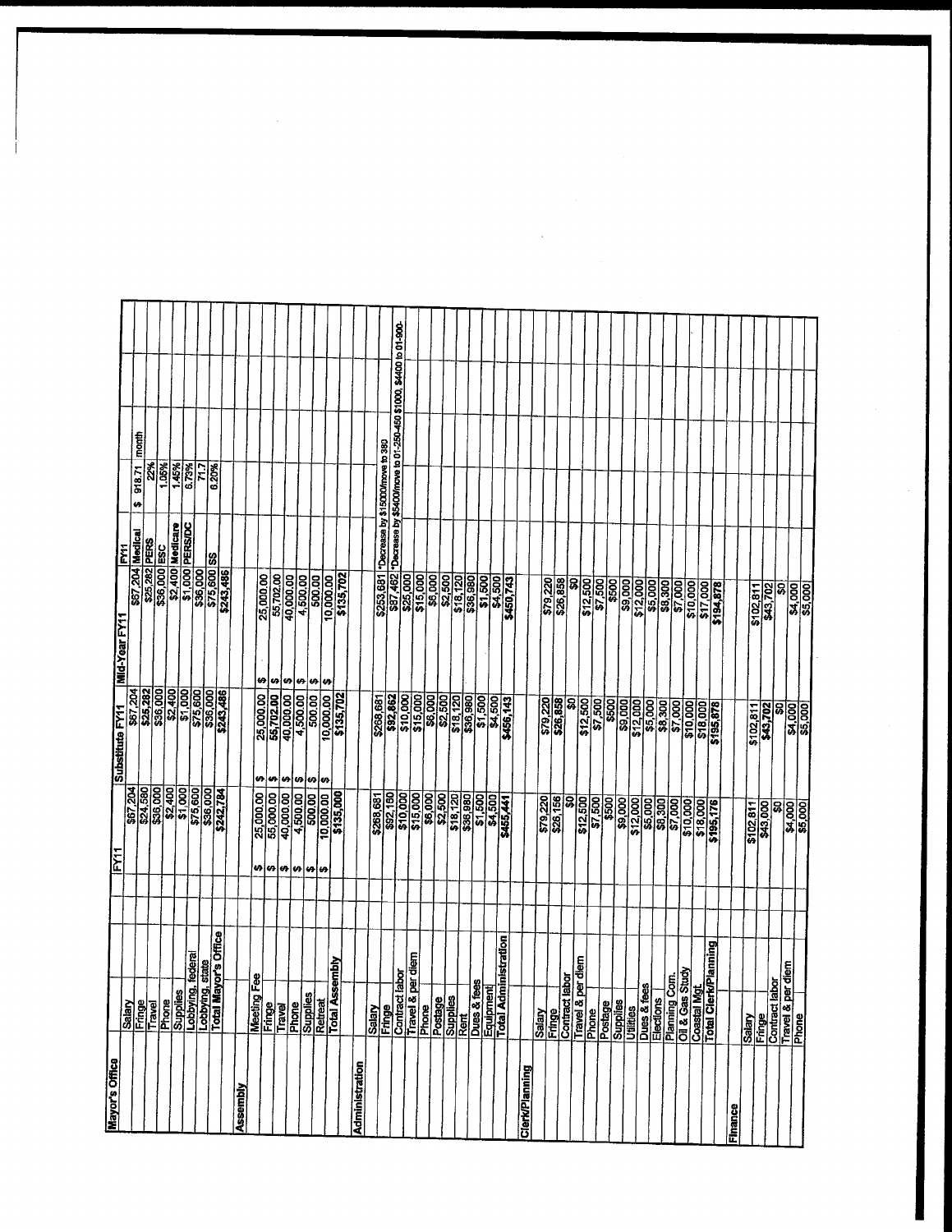|                           | Postage                                                                                                |                                                                                                                        | \$1,500                    |                             |                                      |                                                                   |  |
|---------------------------|--------------------------------------------------------------------------------------------------------|------------------------------------------------------------------------------------------------------------------------|----------------------------|-----------------------------|--------------------------------------|-------------------------------------------------------------------|--|
|                           | 3                                                                                                      |                                                                                                                        | \$10,500                   | \$1,500                     | \$10,500                             | \$2,500   "Increase by \$1000/moved from 01-200-350               |  |
|                           | <b>Supples</b>                                                                                         |                                                                                                                        | \$4,000                    | \$4,000                     | \$4,000                              |                                                                   |  |
|                           | <b>Audit</b>                                                                                           |                                                                                                                        | \$45,000                   | \$45,000                    | \$45,000                             |                                                                   |  |
|                           |                                                                                                        |                                                                                                                        | န္တြ                       | ន្ល                         | ន្ត                                  |                                                                   |  |
|                           | Finance<br>Equipment<br>Total Finan                                                                    |                                                                                                                        | \$215,811                  | \$216,513                   | \$217,513                            |                                                                   |  |
|                           |                                                                                                        |                                                                                                                        |                            |                             |                                      |                                                                   |  |
| <b>Natural Resources</b>  |                                                                                                        |                                                                                                                        |                            |                             |                                      |                                                                   |  |
|                           | Salary<br>Fringe                                                                                       |                                                                                                                        | \$115,976                  | \$115,976                   | \$115,976                            |                                                                   |  |
|                           |                                                                                                        |                                                                                                                        | \$37,178                   | \$37,880                    | 337,880                              |                                                                   |  |
|                           | <b>assis</b><br>Contra                                                                                 |                                                                                                                        |                            | \$60,000                    |                                      |                                                                   |  |
|                           | Travel                                                                                                 | & per diem                                                                                                             | \$60,000                   | \$35,000                    |                                      |                                                                   |  |
|                           | Phone                                                                                                  |                                                                                                                        | \$5,200                    | \$5,200                     | \$5,200                              |                                                                   |  |
|                           | Postag                                                                                                 |                                                                                                                        | \$O                        | ន្ល                         |                                      |                                                                   |  |
|                           |                                                                                                        |                                                                                                                        | \$3,000                    | \$3,000                     | <b>80008</b>                         |                                                                   |  |
|                           | Postage<br>Supplies<br>Equipment<br>RPFMC                                                              |                                                                                                                        | ន្ល                        | g                           | ຊູ                                   |                                                                   |  |
|                           |                                                                                                        |                                                                                                                        |                            |                             | \$15,000                             |                                                                   |  |
|                           | <b>BOF Meeting</b>                                                                                     |                                                                                                                        | $\frac{$15,000}{$225,000}$ | \$15,000                    |                                      |                                                                   |  |
|                           | Total                                                                                                  |                                                                                                                        | \$296,354                  | \$297,056                   | \$25,000<br>\$297,056                |                                                                   |  |
| <b>Public Information</b> |                                                                                                        |                                                                                                                        |                            |                             |                                      |                                                                   |  |
|                           | Salary                                                                                                 |                                                                                                                        |                            |                             |                                      |                                                                   |  |
|                           |                                                                                                        |                                                                                                                        | \$82,766                   | \$82,766                    | \$82,766                             |                                                                   |  |
|                           |                                                                                                        |                                                                                                                        | \$29,058                   |                             |                                      |                                                                   |  |
|                           | <b>ict labor</b>                                                                                       |                                                                                                                        | ິສ                         | SQ                          | န္တ                                  |                                                                   |  |
|                           | & per diem<br><b>Engel</b><br>Contract<br>Phone                                                        |                                                                                                                        | \$15,000<br>\$2,400        | \$15,000                    | \$15,000                             |                                                                   |  |
|                           |                                                                                                        |                                                                                                                        |                            | \$2,400                     | \$2,400                              |                                                                   |  |
|                           | $\begin{array}{c}\n\hline\n\text{edge} \\ \hline\n\text{Supplies} \\ \hline\n\text{Reif}\n\end{array}$ |                                                                                                                        | \$250                      | \$250                       | \$250                                |                                                                   |  |
|                           |                                                                                                        |                                                                                                                        | \$4,500<br>\$6,800         | \$4,500                     | \$4,500                              |                                                                   |  |
|                           |                                                                                                        |                                                                                                                        |                            | \$6,800                     | \$6,800                              |                                                                   |  |
|                           | <b>Adverti</b>                                                                                         | sing/promotions                                                                                                        | \$25,000                   | \$25,000                    |                                      |                                                                   |  |
|                           | <b>Total</b>                                                                                           |                                                                                                                        | \$165,774                  |                             | \$25,000<br>\$166,476                |                                                                   |  |
|                           |                                                                                                        |                                                                                                                        |                            |                             |                                      |                                                                   |  |
|                           |                                                                                                        |                                                                                                                        |                            |                             |                                      |                                                                   |  |
| <b>Other</b>              | Equipment                                                                                              |                                                                                                                        | \$8,200                    | \$8,200                     | \$8,200                              |                                                                   |  |
|                           | Lease                                                                                                  |                                                                                                                        | ន្ល                        |                             |                                      | \$1,900 *increase by \$1900 moved from 01-200-350                 |  |
|                           |                                                                                                        |                                                                                                                        | \$14,910                   | \$11,410                    | \$11,410                             |                                                                   |  |
|                           | ිස<br>උස<br><u> Utilities</u><br> Aleutia<br> Legal                                                    |                                                                                                                        | ន្ល                        | ឝ                           | \$58,522   "Increase new budget Item |                                                                   |  |
|                           |                                                                                                        |                                                                                                                        | \$75,000                   | <b>S75,000</b><br>\$180,000 | \$75,000                             |                                                                   |  |
|                           |                                                                                                        |                                                                                                                        | \$180,000                  |                             | \$180,000                            |                                                                   |  |
|                           |                                                                                                        |                                                                                                                        | \$500                      | \$500                       |                                      | \$1,000   "Increase by \$500/moved from 01-200-350                |  |
|                           |                                                                                                        |                                                                                                                        | \$150,000                  | \$150,000                   | \$150,000                            |                                                                   |  |
|                           |                                                                                                        | Thisurance<br>Bank Fees<br>Misc.<br>Mula Rev. Sharing<br>Mula Rev. Starring<br>Web Service/Texh Support<br>Total Other | ន្ល                        | S                           | \$1,000                              | "Increase by \$1000/moved from 01-200-350                         |  |
|                           |                                                                                                        |                                                                                                                        | \$23,500                   | \$23,500                    | \$23,500                             |                                                                   |  |
|                           |                                                                                                        |                                                                                                                        | \$32,000                   | \$32,000                    | \$32,000                             |                                                                   |  |
|                           |                                                                                                        |                                                                                                                        | \$11,000                   | \$9,500                     |                                      | \$10,500   fincrease by \$1000/moved from 01-200-350<br>\$553,032 |  |
|                           |                                                                                                        |                                                                                                                        | \$495,110                  | \$490,110                   |                                      |                                                                   |  |
| Development Coordinator   |                                                                                                        |                                                                                                                        |                            |                             |                                      |                                                                   |  |
|                           |                                                                                                        |                                                                                                                        |                            |                             |                                      |                                                                   |  |
|                           |                                                                                                        |                                                                                                                        | \$62,760                   | \$62,760                    | \$62,760                             |                                                                   |  |
|                           |                                                                                                        |                                                                                                                        | \$24,167                   | \$24,869                    | \$24,869                             |                                                                   |  |
|                           | Satary<br>Fringe<br>Contract labor<br>Travel & per diem<br>Prostage                                    |                                                                                                                        | \$6,000                    | <b>SB,000</b>               |                                      |                                                                   |  |
|                           |                                                                                                        |                                                                                                                        | \$15,000                   |                             |                                      |                                                                   |  |
|                           |                                                                                                        |                                                                                                                        | \$250<br>\$4,000           | \$4,000<br>\$250            |                                      |                                                                   |  |
|                           |                                                                                                        |                                                                                                                        |                            |                             | $\overline{3250}$                    |                                                                   |  |

 $\bar{\beta}$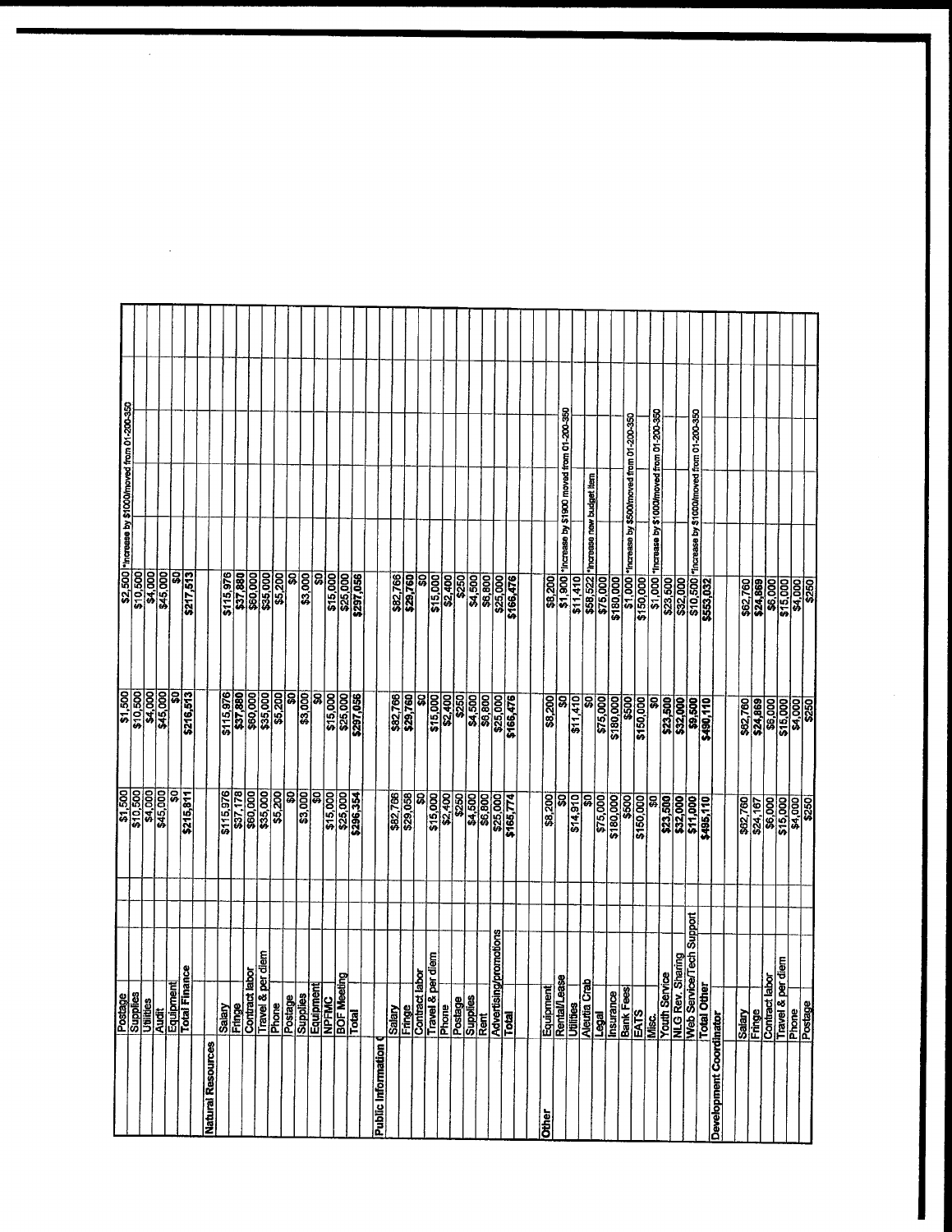|                                 | Supplies<br>   Rent<br>  Development<br>  Total Development<br>  Total Development                                                           |    | \$4,500           | \$4,500                                                                       |                       |                                                 |  |
|---------------------------------|----------------------------------------------------------------------------------------------------------------------------------------------|----|-------------------|-------------------------------------------------------------------------------|-----------------------|-------------------------------------------------|--|
|                                 |                                                                                                                                              |    | \$7,000           | \$7,000                                                                       | \$4,500               |                                                 |  |
|                                 |                                                                                                                                              |    | <u>នន</u> ្ត្រ    | ន្ល                                                                           | द्भ                   |                                                 |  |
|                                 |                                                                                                                                              |    |                   | ြု့                                                                           | ଛ                     |                                                 |  |
|                                 |                                                                                                                                              |    | \$123,677         | \$124,379                                                                     | \$124,379             |                                                 |  |
| <b>Public Works</b>             |                                                                                                                                              |    |                   |                                                                               |                       |                                                 |  |
|                                 |                                                                                                                                              |    |                   |                                                                               |                       |                                                 |  |
|                                 |                                                                                                                                              |    | \$71,112          | \$71,112                                                                      | \$71,112              |                                                 |  |
|                                 |                                                                                                                                              |    | \$26,209          | \$26,911                                                                      | \$26,911              |                                                 |  |
|                                 | <b>labor</b>                                                                                                                                 |    | ន្ធ               | ន្ល                                                                           | ន្ត្                  |                                                 |  |
|                                 | per diem                                                                                                                                     |    | \$12,000          | \$12,000                                                                      | \$12,000              |                                                 |  |
|                                 |                                                                                                                                              |    | \$7,500           | \$1,500                                                                       | \$1,500               |                                                 |  |
|                                 | <u>Salary</u><br>Contract La President Contract President<br>Contract Contract President President<br>Cotal Public President<br>Cotal Public |    | ន្ត               | ធ្ល                                                                           | SO                    |                                                 |  |
|                                 |                                                                                                                                              |    | \$6,000           | \$6,000                                                                       | \$6,000               |                                                 |  |
|                                 |                                                                                                                                              |    | \$1,500           | $\frac{500}{22,500}$                                                          | \$1,500 <br>\$2,500   |                                                 |  |
|                                 |                                                                                                                                              |    | \$2,500           |                                                                               |                       |                                                 |  |
|                                 | bilc Works                                                                                                                                   |    | \$120,821         | \$121,523                                                                     | \$121,523             |                                                 |  |
| Education                       |                                                                                                                                              |    |                   |                                                                               |                       |                                                 |  |
|                                 |                                                                                                                                              |    |                   |                                                                               |                       |                                                 |  |
|                                 | ntribution<br><b>Local Contribute</b><br>Scholarships<br>Student travel<br>Total Educatio                                                    |    | \$800,000         | 1,188,000                                                                     |                       | \$1,388,000 Tincrease by \$200000/FY10 Rollover |  |
|                                 |                                                                                                                                              |    | \$20,000          | \$20,000                                                                      | \$20,000              |                                                 |  |
|                                 | havel                                                                                                                                        |    |                   | \$5,000                                                                       |                       |                                                 |  |
|                                 | ucational Support                                                                                                                            |    | \$5,000           | \$1,213,000                                                                   | \$1,413,000           |                                                 |  |
| <b>KCAP</b>                     |                                                                                                                                              |    |                   |                                                                               |                       |                                                 |  |
|                                 | Salary<br>Fringe<br>Telephone<br>Supplies<br>Rental/Lease                                                                                    | ∽  | ₩<br>4,500.00     | 4,500.00                                                                      | 4,500.00              |                                                 |  |
|                                 |                                                                                                                                              | u  | u<br>2,200.00     | 6,000.00                                                                      | 6,000.00              |                                                 |  |
|                                 |                                                                                                                                              | ₩  | H<br>2,120.00     | $\begin{array}{ c c c c }\n\hline\n2,120,00 & 5 \\ 3,600,00 & 5\n\end{array}$ | $\frac{12000}{25000}$ |                                                 |  |
|                                 |                                                                                                                                              | U) | ⇔<br>3,600.00     |                                                                               |                       |                                                 |  |
|                                 |                                                                                                                                              | H  | Ø<br>7,580.00     | 7,580.00                                                                      | 7,580.00<br>Ø         |                                                 |  |
| reclass from fund 21 to fund 01 |                                                                                                                                              | M  | l en<br>20,000.00 | 23,800.00                                                                     | 23,800.00             |                                                 |  |
|                                 |                                                                                                                                              |    |                   |                                                                               |                       |                                                 |  |
|                                 |                                                                                                                                              |    |                   |                                                                               |                       |                                                 |  |
| TOTAL OPERATING BUDGT           |                                                                                                                                              |    | \$3,290,948       | \$3,684,066                                                                   | \$3,941,588           |                                                 |  |

 $\label{eq:2.1} \mathcal{L}(\mathcal{L}) = \mathcal{L}(\mathcal{L}) \mathcal{L}(\mathcal{L}) \mathcal{L}(\mathcal{L})$ 

 $\mathcal{L}^{\text{max}}_{\text{max}}$  and  $\mathcal{L}^{\text{max}}_{\text{max}}$ 

 $\mathcal{L}_{\mathrm{max}}$